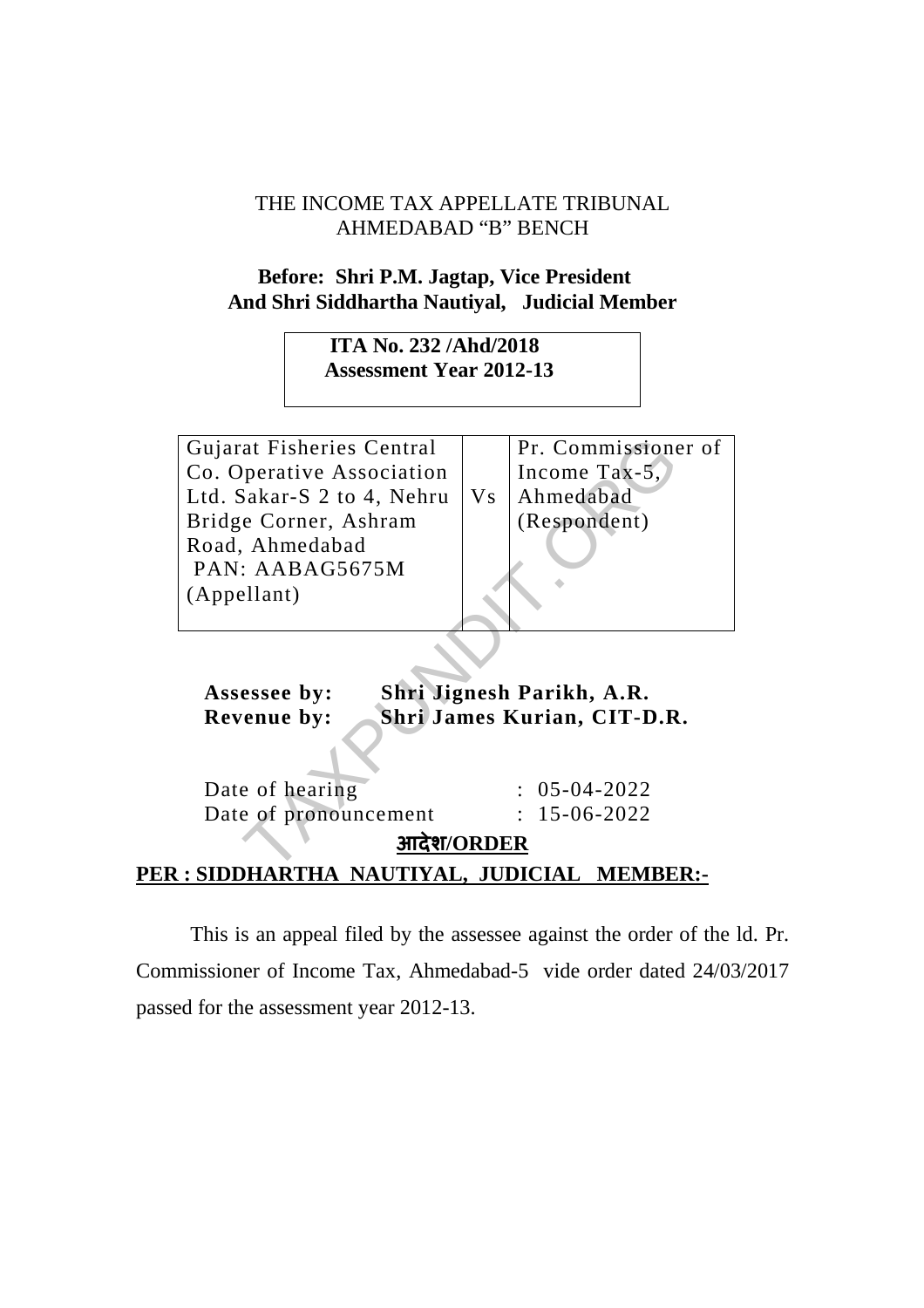2. The assessee has taken the following grounds of appeal:-

*"1. The learned Pr. CIT has erred in law and on facts in treating the case as fit for revision u/s 263 of The Income tax Act, 1961.* 

*2. The learned Pr. CIT has erred in law and in facts in Assessing the Total Income at Rs. 1,02,11,170/- as against the originally assessed income of Rs. 1,06,410/-* 

*3. The learned Pr. CIT has erred in law and in facts in rejecting the claim of the appellant u/s 80P with respect to Interest Income earned from various nationalized and scheduled banks and government companies to the tune of Rs. 50,37,428/-.*  The learned Pr. CIT has erred in law and in facts<br>
in of the appellant w/s 80P with respect to Inta<br>
d from various nationalized and scheduled<br>
nment companies to the tune of Rs. 50,37,428/-.<br>
CIT has erred in law and in f

*4. CIT has erred in law and in facts in rejecting the claim of the appellant u/s 80P by treating the Annual Crop Charges Income as Rent to the tune of Rs. 8,13,046/-.* 

*5. The learned Pr. CIT has erred in law and in facts in rejecting the claim of the appellant u/s 80 P by treating the Income from Sale of Capital Assets as Business income to the tune of Rs. 42,54,286/-.* 

*6. The learned Pr. CIT has erred in law and in facts in rejecting the claim of the appellant of setting off the brought forward business losses to the tune of Rs. 52,10,105/- against the income of A. Y. 2012-13.* 

*7. The Pr. CIT has erred in law and in facts in initiating penalty notice u/s 271(l)(c) of the Act.* 

*8. The appellant craves leave to add, alter or amend the ground of appeal before or at the time of hearing of the appeal."* 

3. At the outset we note that the appeal is time barred by 243 days. The counsel for the assessee submitted that the assessee company did not have in-house consultants and it was due to the wrong advice of the chartered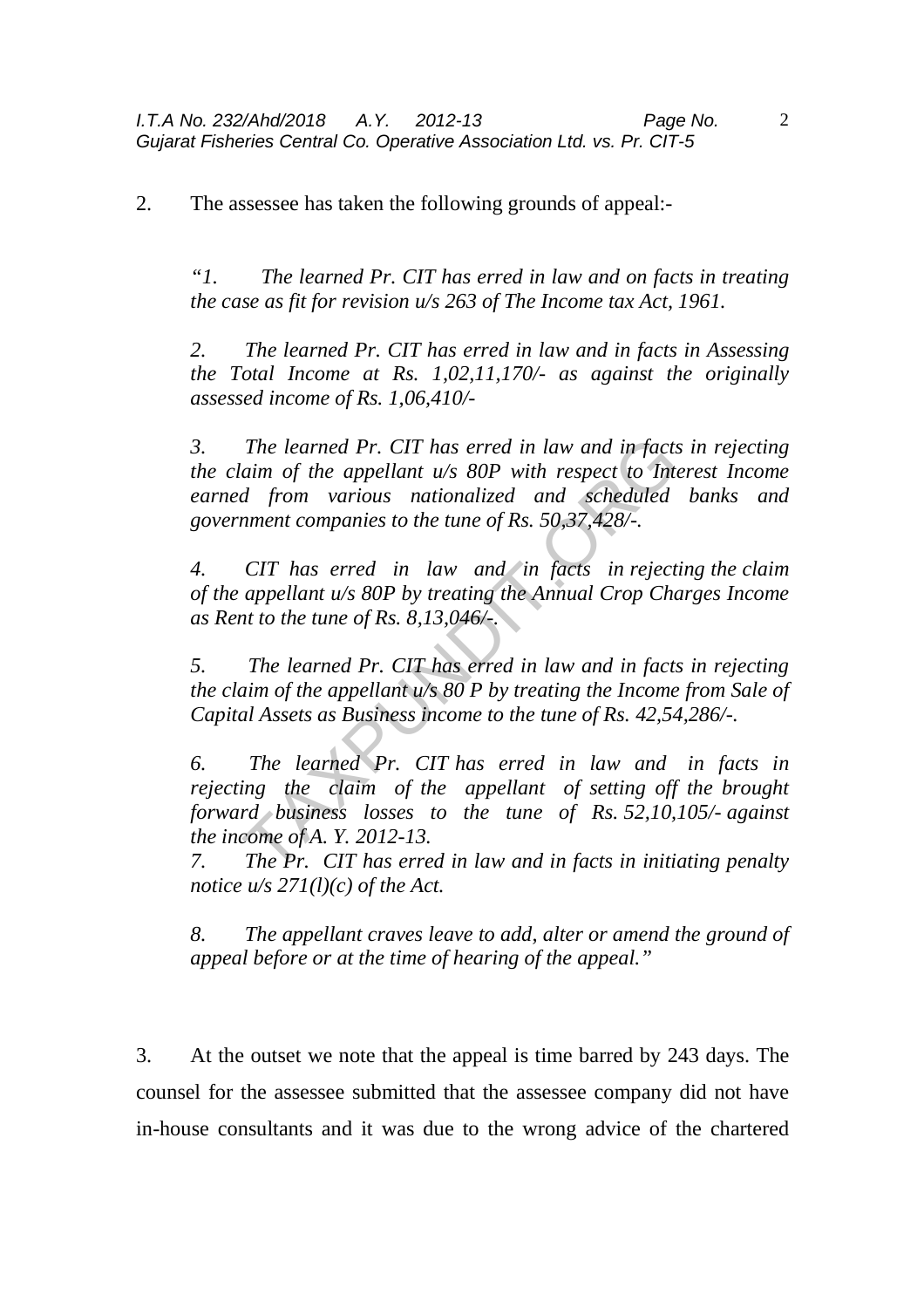accountant which was to the effect that since the Principal Commissioner of Income Tax had restored the matter back to the file of the assessing officer u/s 263 of the Act for fresh adjudication, no action was required at this stage. After the AO passed the assessment order confirming the additions pursuant to directions of the Principal Commissioner of Income Tax, the assessee again approached another consultant who advised that the appeal was to be filed against the order of the Pr. CIT and not the AO and accordingly, the appeal court was time barred. The counsel for the assessee has also filed an affidavit to the above effect. The counsel for the assessee placed reliance on the case of **Sreenivas Charitable Trust v. DCIT 280 ITR 357 (Madras)** to contend that there is no hard and fast rule in the matter of condonation of delay and the Courts should adopt a pragmatic approach and should exercise their discretion on the facts of each case keeping in mind that in construing the expression 'sufficient cause the principle of advancing substantial justice is of prime importance and it should receive a liberal construction. In the instant facts, we are of the considered view that the assessee could demonstrate sufficient cause for delay in filing of appeal. Accordingly, we are hereby condoning the delay in filing the appeal of the assessee. was time barred. The counsel for the assessee has<br>the above effect. The counsel for the assessee place<br>**Sreenivas Charitable Trust v. DCIT 280 ITR 357**<br>t there is no hard and fast rule in the matter of co<br>e Courts should a

4. On merits, the facts of the case are that the assessee is a cooperative Society deriving income from trading in diesel, oil kerosene, etc. The Principal Commissioner of Income Tax observed that on perusal of the assessment order, it can be seen that the assessing officer had not properly investigated/scrutinized the case with reference to the following issues: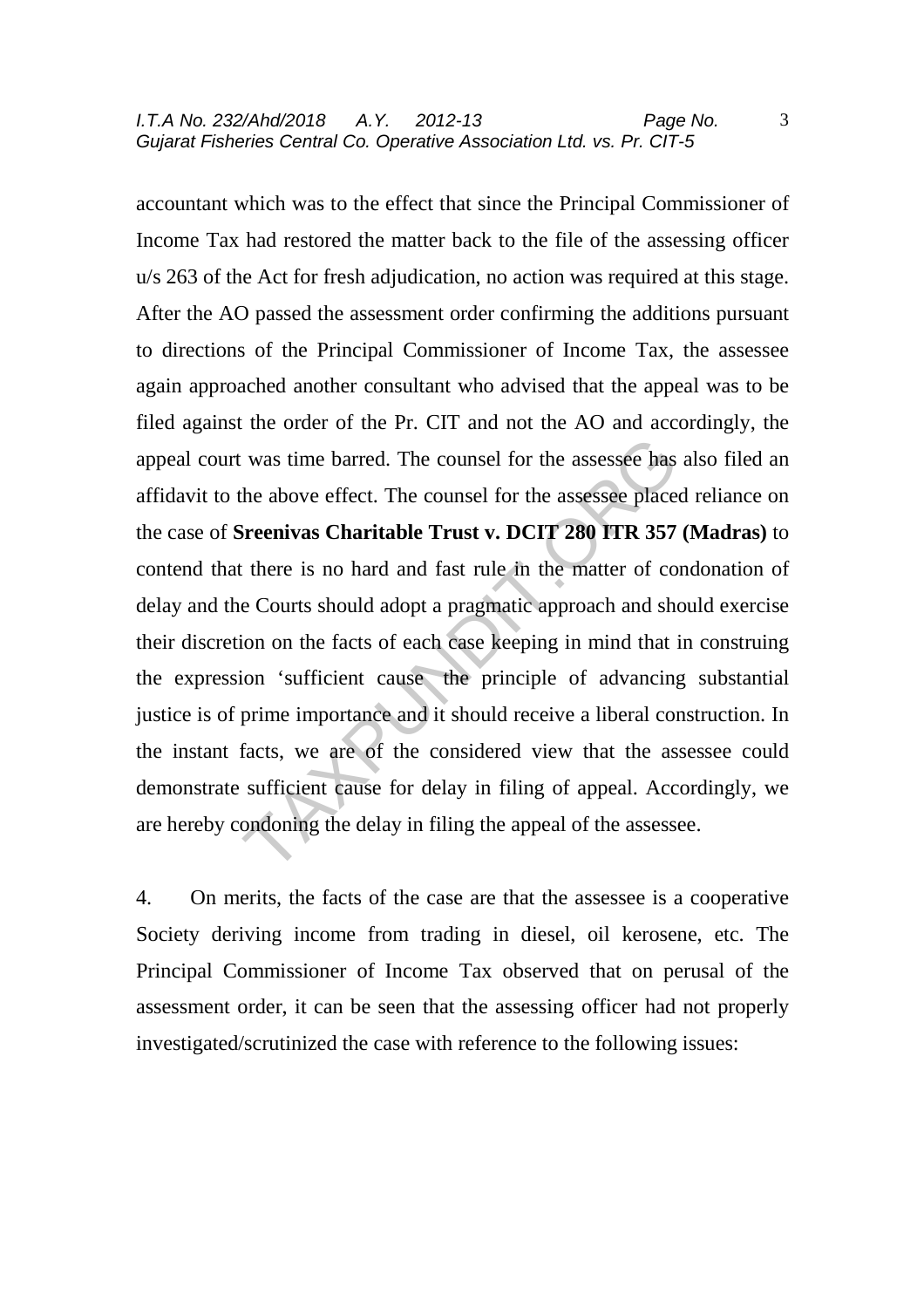- (i) The assessee had claimed deduction under section 80P of the Act on interest earned from nationalized bank / Gujarat State Finance Corporation amounting to  $\bar{\tau}$  51,43,838/- and not from deposits kept with co-operative society/cooperative bank. The same has to be disallowed as per the provisions of section 80P(2) of the Act. During the assessment, the AO had allowed the aforesaid claim of the assessee without examining this aspect.
- (ii) During the year, the assessee had shown rental income of  $\bar{f}$ 7,91,000/- on which exemption was claimed under section  $80P(2)(c)$  of the Act. As per the provisions of section  $80P(2)(c)$ of the Act, Ld. Pr. CIT observed that the assessee is only eligible to claim deduction to the extent of  $\bar{\mathbf{z}}$  50,000/- and the above exemption of  $\bar{\mathbf{z}}$  7,91,000/- has been incorrectly granted by the AO without considering/examining the facts of the case. aspect.<br>
During the year, the assessee had shown rental i<br>
7,91,000/- on which exemption was claimed u<br>
80P(2)(c) of the Act. As per the provisions of section<br>
of the Act, Ld. Pr. CIT observed that the assee<br>
eligible to
- (iii) During the period under consideration, the assessee has shown short-term capital gains (STCG) on sale of depreciable assets u/s 50 of the Act and the same was not offered for taxation. The principal CIT noted that the same was also not allowable for deduction under the provisions of section 80P of the Act and the same was wrongly allowed by the AO while finalizing the assessment without examining the facts of the case.
- (iv) The assessee had claimed set-off of business losses of AY 2011-12 of  $\bar{\tau}$  52,10,105/- against the income of the present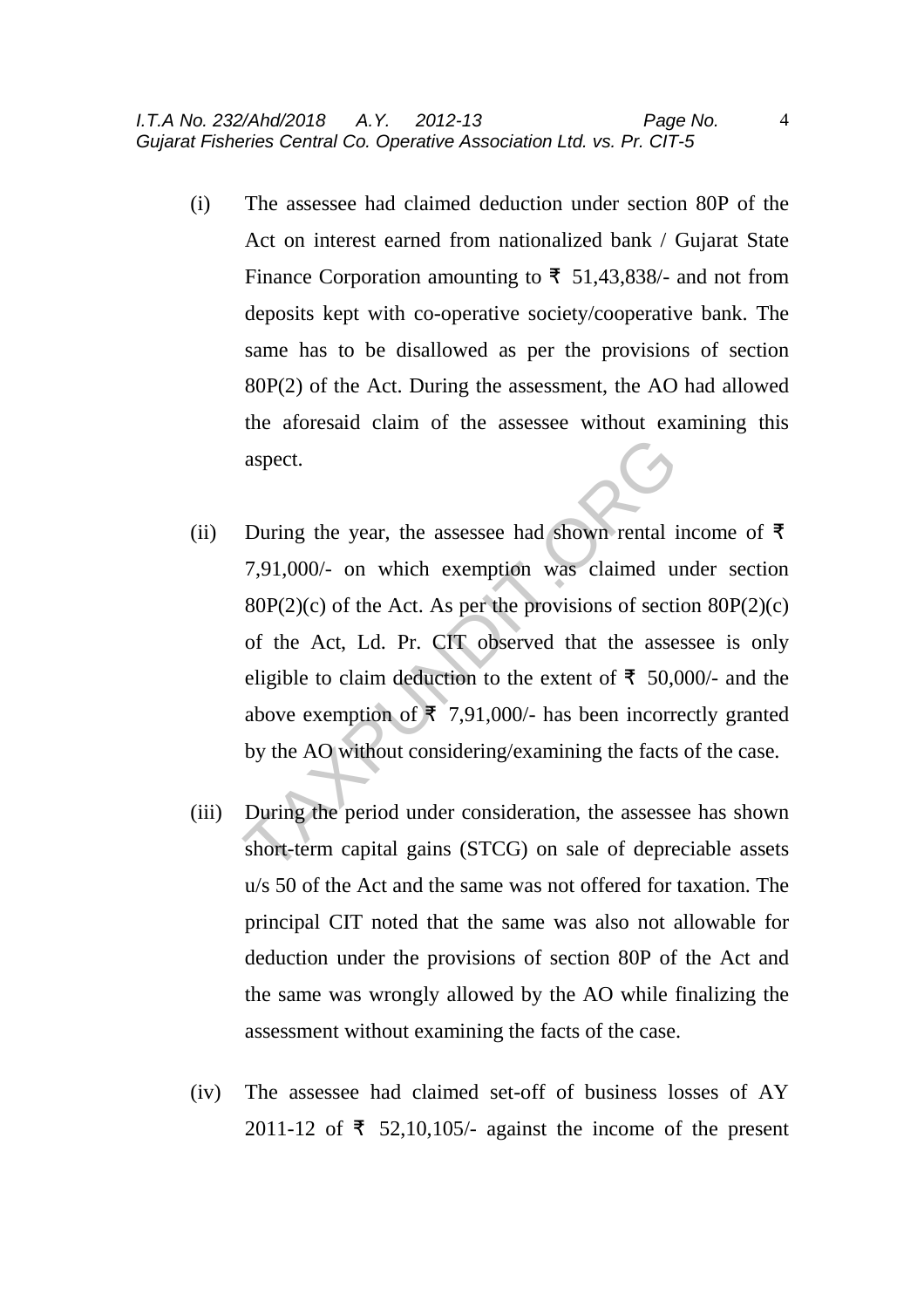year. During the course of assessment proceedings, this claim of set off was not verified by the AO and the loss claimed by the assessee was irregular as the income/loss was exempt under section 80P of the Act. Thus, the business loss claimed to the tune of  $\bar{z}$  52,10,105/- without giving effect to the apportionment was irregular and wrongly allowed by the AO.

5. The assessee represented its case before the Pr CIT , who after considering the assessee's submissions/representation dismissed the assessee's arguments and held that the AO had failed to apply the law correctly on the issues cited above. He accordingly held that the provisions of section 263 of the Act are applicable in the instant facts and set aside the assessment proceedings with a direction to the AO to carry out proper examination, enquiry and verification after allowing reasonable opportunity to the assessee. The assessee is in appeal before us against the above order of the Ld. Pr. Ld. CIT(A). sumessessee represented its case before the Pr CIT<br>the assessee's submissions/representation dis-<br>reguments and held that the AO had failed to ap-<br>the issues cited above. He accordingly held that the<br>63 of the Act are appl

5.1 At the outset the counsel for the assessee challenged the initiation of proceedings under section 263 of the Act and drew our attention to pages 332 to 336 of the paper book and argued that the action under section 263 of the Act was solely on the basis of a revenue audit objection as is evident from letter dated 30/01/2017 issue by the AO to Principal Commissioner of Income Tax (at 336 of paper book). The counsel for the assessee submitted that the Principal Commissioner of Income Tax initiated 263 proceedings solely on the basis of communication by the AO and it was on the basis of this letter referred to above that 263 proceedings were initiated, which was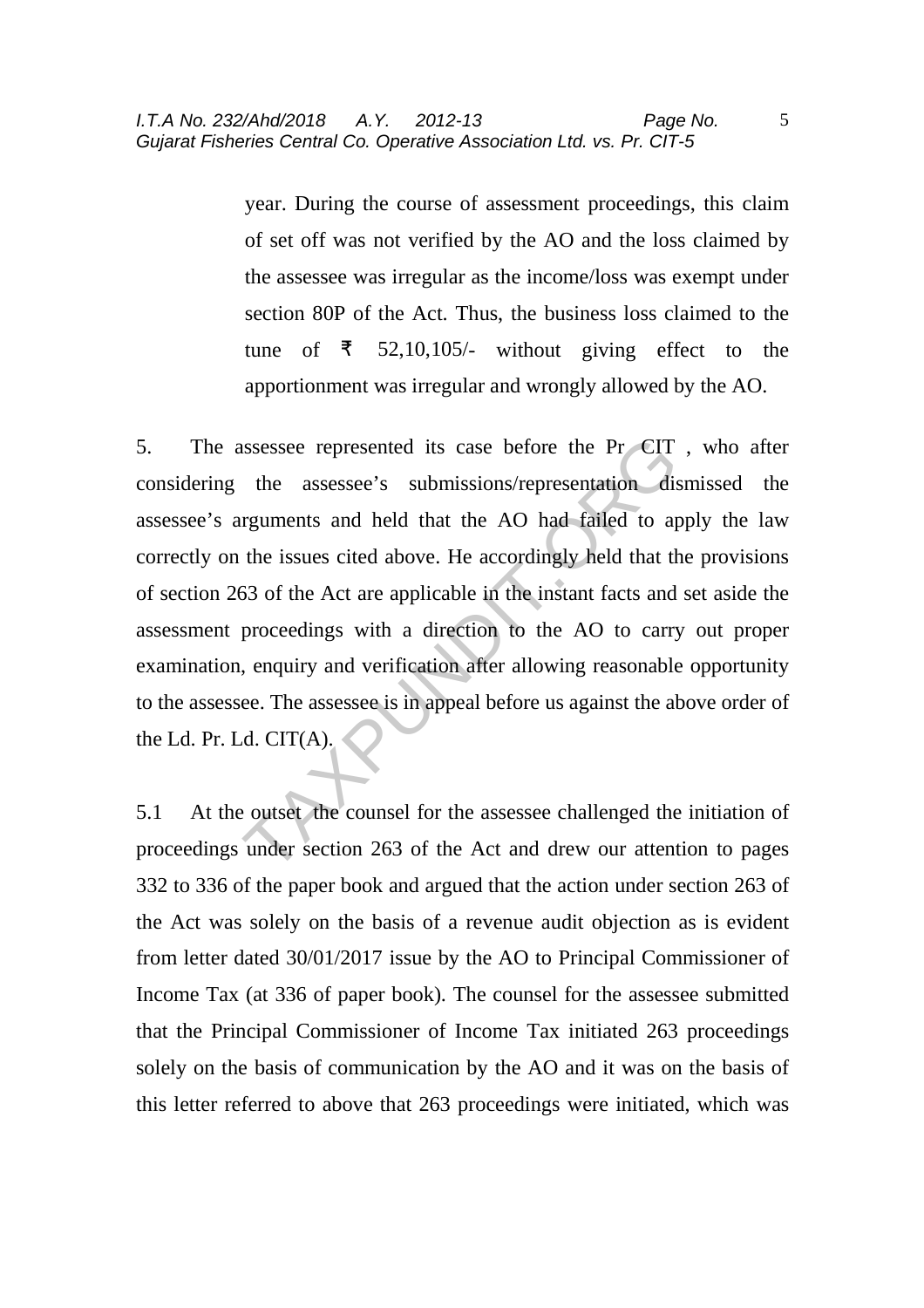impermissible in law. We have considered the objection to 263 initiation pressed by the counsel for the assessee. However, we note from the 263 order that Ld. Pr. CIT has passed the order after due application of mind to the facts of the case, analysis of the original assessment order, specific observations that the claim of the assessee was allowed without analysis of facts of the case/incorrect application of law by the AO and after giving due opportunity of hearing to the assessee to present his case. The Delhi ITAT in the case of **MannesmannDemag A.G. v. DCIT [1995] 53 ITD 533 (Delhi)[20-03-1995]** held that Commissioner can exercise jurisdiction under section 263 on basis of audit objection provided he applies his own mind before deciding whether any action is warranted under section 263 of the Act. In the instant facts, since Ld. Pr. CIT has duly applied his mind on various issues, therefore, on jurisdiction, we find no infirmity in the order passed by the Ld. Pr. CIT. MannesmannDemag A.G. v. DCIT [1995] 5<br>33-1995] held that Commissioner can exercise jurise<br>on basis of audit objection provided he applies h<br>ling whether any action is warranted under section<br>instant facts, since Ld. Pr. C

6. Now on the merits of the 263 order passed by Ld. Pr. Ld. CIT(A), the counsel for the assessee submitted that the exemption under section 80P of the Act was correctly claimed since the funds were kept in GSFC (Gujarat State Finance services Ltd.) on the specific directions by the Government of Gujarat, and therefore the assessee had no discretion to deposit the funds with cooperative credit societies/cooperative banks. Accordingly, Ld. Pr. CIT has erred in holding that in the instant set of facts, claim of deduction under section 80P of the Act was incorrectly allowed by the AO in the original assessment order without examining the facts/incorrectly applying the law. He drew attention to Pages 8 of the Paper Book to point out that the AO had examined the facts during the course of assessment proceedings.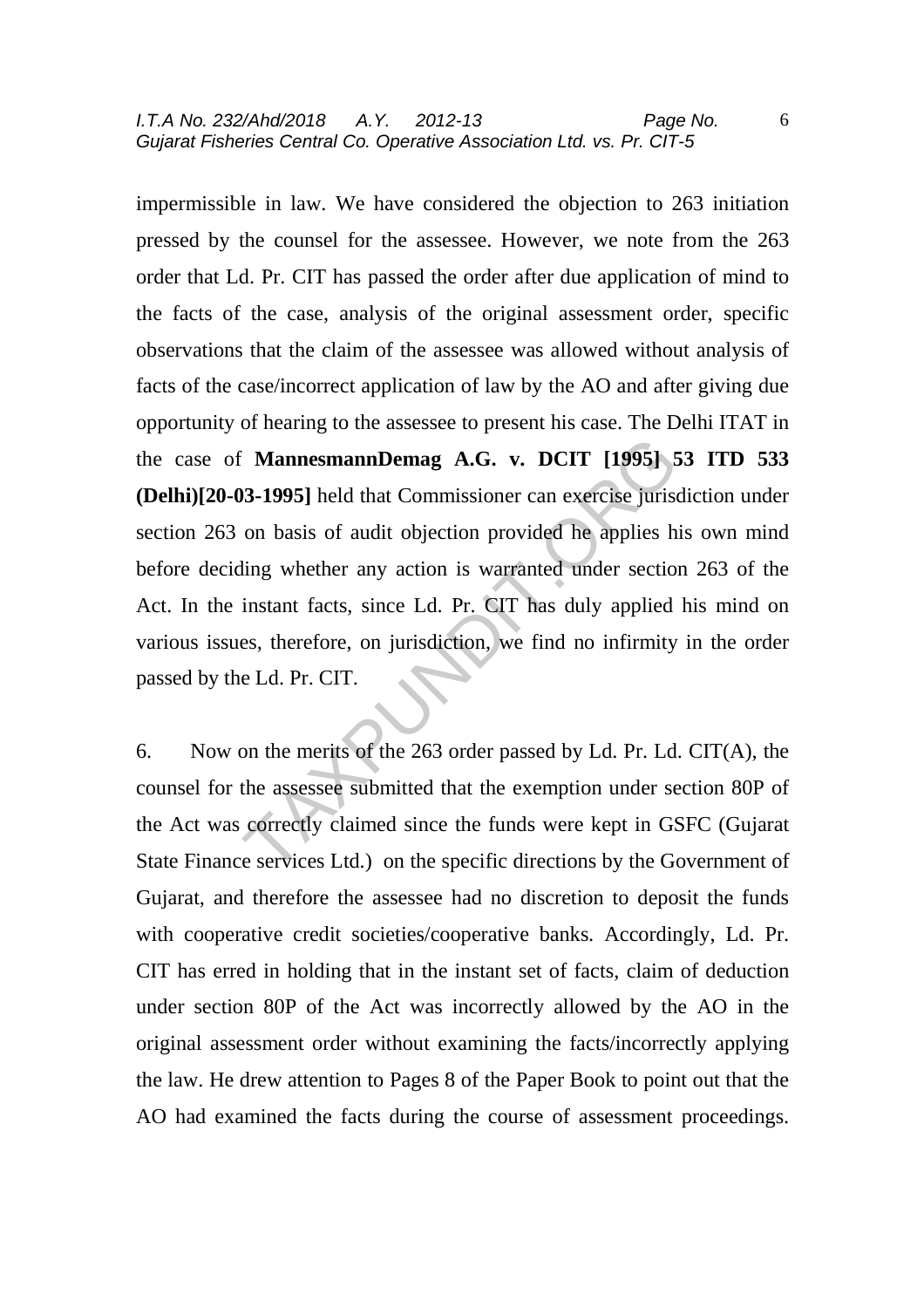I.T.A No. 232/Ahd/2018 A.Y. 2012-13 Page No. Gujarat Fisheries Central Co. Operative Association Ltd. vs. Pr. CIT-5

However, on analysis of the original assessment order and perusal of the order passed by the Ld. Pr. CIT, we note that during the course of assessment proceedings, the AO did not make any enquiry/did not apply his mind on the applicability of section 80P of the Act on interest earned on deposits kept with GSFC/nationalized banks. In fact, the learned counsel for the assessee has not been able to point out any specific instances where the AO in the original assessment order had carried out detailed enquiries/applied his mind with respect to the various issues pointed out by the Ld. Pr. CIT while passing the 263 order. From the facts on record, we find that there is an evident lack of enquiry by the assessing officer while passing the original assessment order. It was on this basis that Ld. Pr. CIT passed the 263 order after giving due opportunity to the assessee and after taking into consideration the replies filed by the assessee and held that the original assessment order is erroneous and prejudicial to the interests of the Revenue. Accordingly, in view of the above observations, we are of the considered view that there is no infirmity in the order passed by the Ld. Pr. CIT under section 263 of the Act. plied his mind with respect to the various issues po<br>CIT while passing the 263 order. From the facts of<br>re is an evident lack of enquiry by the assessing original assessment order. It was on this basis that<br>063 order after

7. In the result, the appeal of the assessee is dismissed.

Order pronounced in the open court on 15-06-2022

 **Sd/- Sd/- (P.M. JAGTAP) (SIDDHARTHA NAUTIYAL) VICE PRESIDENT JUDICIAL MEMBER Ahmedabad : Dated 15/06/2022**  <u>आदेश की प्रतिलिपि अग्रेषित / Copy of Order Forwarded to:-</u>